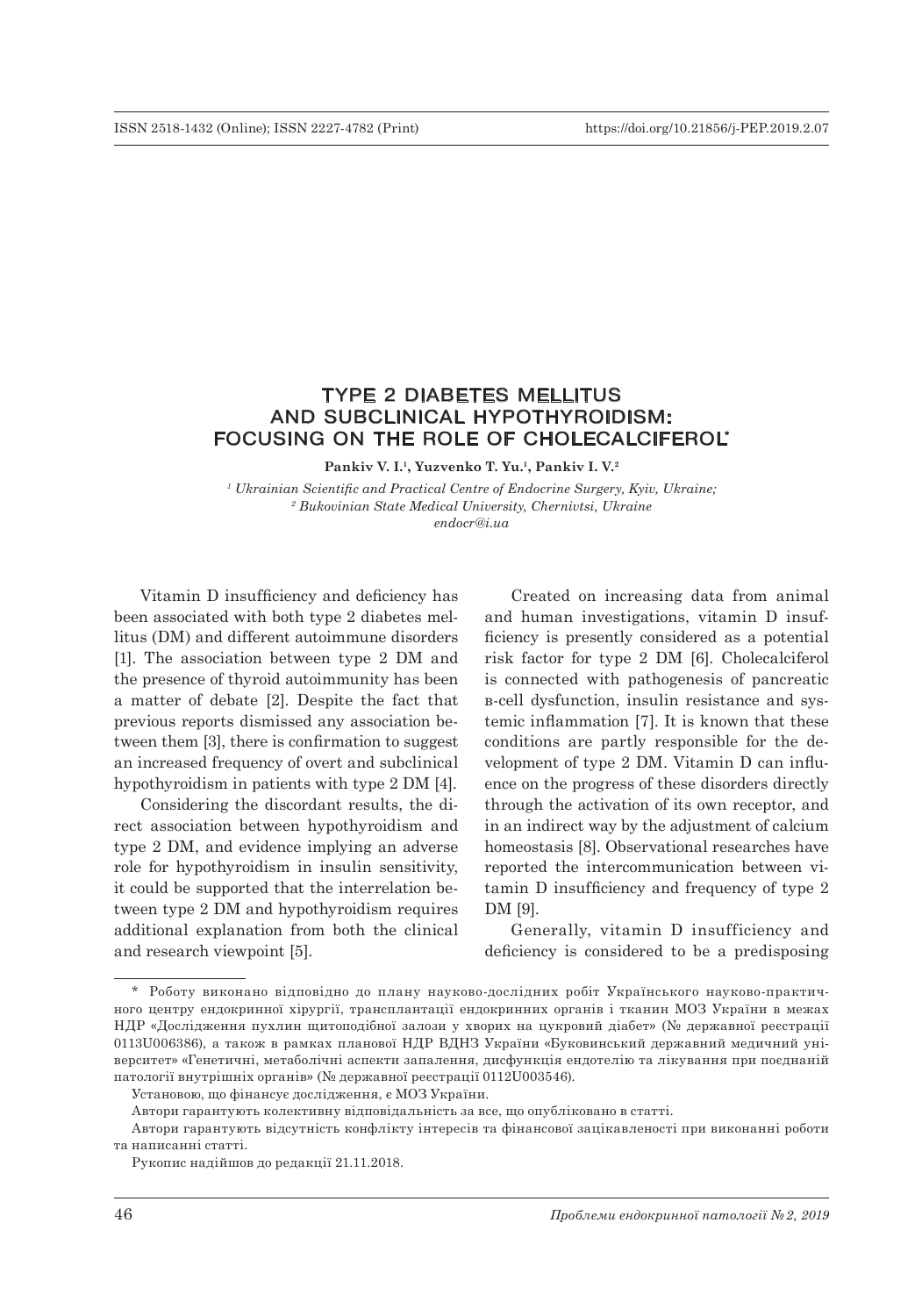component to both autoimmune pathology and impaired glucose tolerance [10]. These prior results might supply the background to suggest that cholecalciferol could be involved in the supposed relation between type 2 DM and hypothyroidism.

We aimed to explore the association between type 2 DM and subclinical hypothyroidism focusing on the role of cholecalciferol in Ukrainian population, using a cross-sectional study design.

# **MATERIALS AND METHODS**

Subjects with an established diagnosis of type 2 DM and subclinical hypothyroidism (SH) were consecutively recruited from June 2017 to October 2017. A total of 150 participants (65 patients with type 2 DM, 35 patients with type 2 DM and subclinical hypothyroidism, and 50 healthy controls) constituted the study population.

Individuals, in whom normal glycaemia and thyroid functional status were documented by fasting glucose (FPG) and thyroid-stimulating hormone (TSH) levels, were also recruited as controls during the same period.

Current use of corticosteroids served as an exclusion criterion, since this could act as a confounder both at the levels of glucose homeostasis and thyroid autoimmunity. Subjects under vitamin D supplementation were also excluded from the study.

At the day of the recruitment, a structured medical interview and a physical examination were performed in each subject, medical records were retrieved. Informed consent was provided and the study was conducted in accordance with the Declaration of Helsinki. Descriptive characteristics of the study population are summarized in Table 1.

25-hydroxyvitamіn D [25(OH)D], TSH, free thyroxine (fT<sub>4</sub>), free triiodothyronine (fT<sub>3</sub>), serum thyroid peroxidase autoantibody levels (TPOAb) were determined for eаch subject. Radіoimmunoassays were performed accordіng to the manufacturer's instructions for the measurements of serum 25(OH)D and thyroid parameters. 25(OH)D was conducted by immuno hemi luminescent method ECLIA on analyzer Elecsys 2010 (Roche Diagnostics, Germany) with test-system cobas. TSH,  $fT<sub>4</sub>$  and  $fT<sub>3</sub>$  were measured with DRG (Germany) reagents on automatic analyzer iEMS Reader MF (ThermoLabsystems, Finland), TPOAb — with Immunotech (Chech Republic) reagents.

Data are expressed as mean (standard deviation) or (%). aStatistically different vs control; bStatistically different vs group with type 2 DM

Subclinical hypothyroidism (SH) was defined as a state of increased serum TSH levels, with circulating  $fT_4$  and  $fT_3$  concentrations within the population reference [11]. Blood concentration of 25(OH)D is employed as a biomarker for overall vitamin D status. It accounts for both dietary and supplemental vitamin D intake as well as endogenous synthesis of vitamin D in the skin. The challenge with the use of this biomarker is that it is also correlated with several factors which themselves are related to numerous health outcomes. Vitamin D

Table 1

|                             | Control group | Type 2 DM           | Type 2 DM and SH         |  |
|-----------------------------|---------------|---------------------|--------------------------|--|
| n                           | 50            | 65                  | 35                       |  |
| Male / female               | 21/29         | 24/41               | 11/24                    |  |
| Age, years                  | 56.7(6.2)     | 61.2(7.3)           | 63.1 (7.6)               |  |
| BMI, $\text{kg/m}^2$        | 29.1(4.3)     | 32.7(5.1)           | 33.1(5.4)                |  |
| $HbA1c,\%$                  |               | 6.8(1.6)            | 7.2(1.8)                 |  |
| $25(OH)D$ , ng/ml           | 23.8(6.2)     | $19.2(5.4)^a$       | $15.1\ (4.6)^{ab}$       |  |
| TSH, µIU/ml                 | 1.91(0.72)    | 2.23(0.74)          | $6.72$ $(1.53)^{ab}$     |  |
| Thyroid peroxidase Ab, U/ml | 26 (16)       | 61(31) <sup>a</sup> | $260(115)$ <sup>ab</sup> |  |

**Descriptive characteristics of the study population**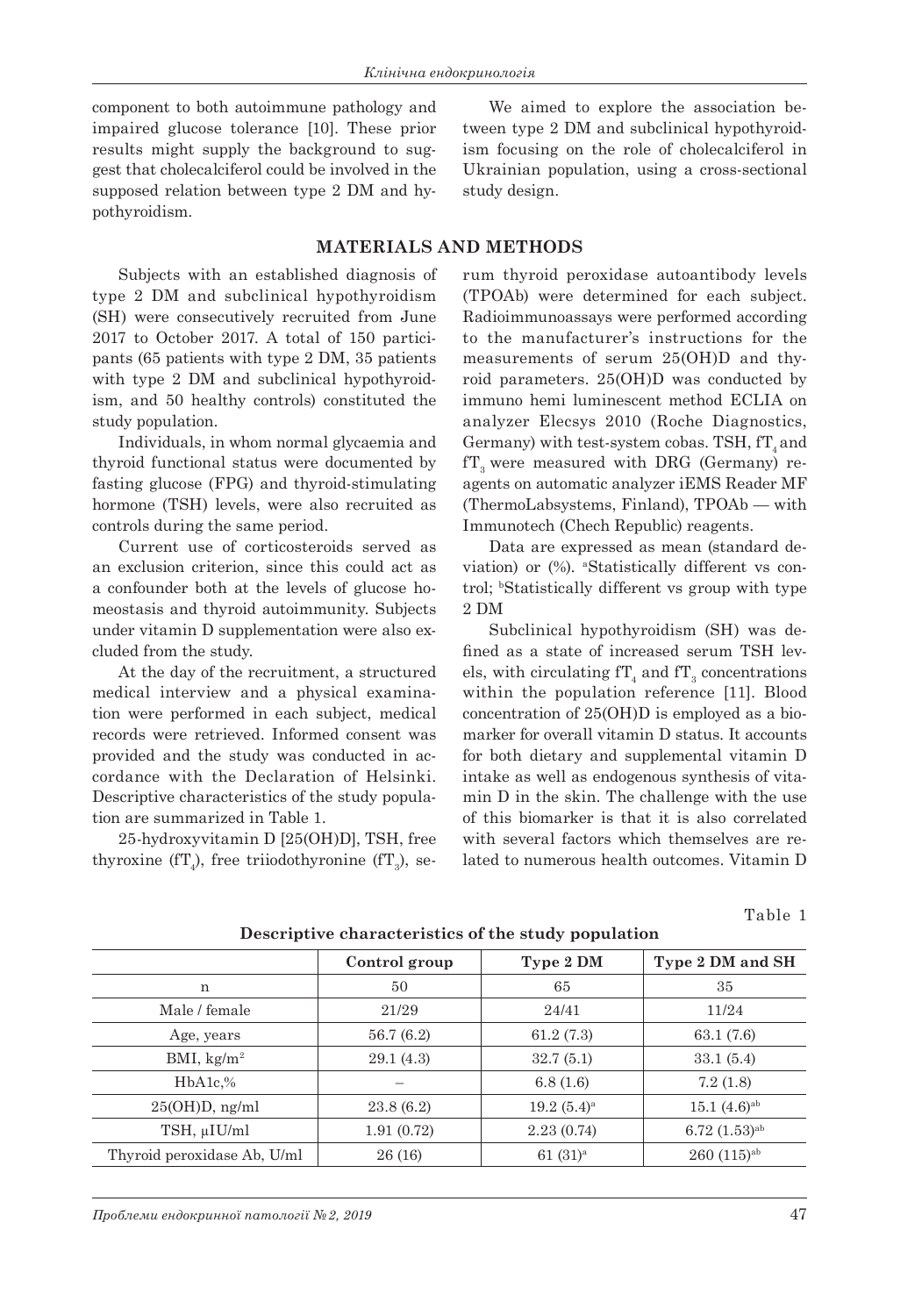deficiency was defined as 25(OH)D levels less than 20 ng/ml and vitamin D insufficiency as 20–30 ng/ml [12].

Continuous variables were described as mean (standard deviation) or *n* (%), respectively. Normality assumption was assessed by visual inspection of the distribution as well as the Kolmogorov-Smirnov test. Differences in means were explored using Mann-Whitney and chi-squared tests for continuous and dichotomous variables, respectively. To explore the potential association between 25(OH)D, type 2

Patients with type 2 DM and with type 2 and SH had significantly lower 25(OH)D and higher TSH and TPOAb titres compared to controls (Table 1). Prevalence of high TPOAb titres was greater in patients with type 2 DM and type 2 with SH compared to controls.

The great majority of the study population was found to be 25(OH)D deficient or insufficient and the prevalence of vitamin D deficiency/insufficiency was significantly higher in patients with type 2 DM (92.3 %), type 2 and SH (97.1%) compared to controls (86.0 %).

Multivariable logistic regression analyses adjusting for age, gender, and body mass index (BMI) suggested that both the presence of type 2 DM with SH (odds ratio (OR): 3.32, 95 % confidence interval (CI): 1.57–6.91) and 25(OH)D levels (OR: 1.34, 95 % CI: 1.02–1.74) were significantly associated with the presence of type 2 DM and SH (Table 2).

In population of patients with type 2 DM and controls with a high prevalence of vitamin D deficiency/insufficiency, type 2 DM and 25(OH)D levels were significantly associated with SH ( $p < 0.005$ ).

DM and SH while controlling for potential confounders, namely, age, gender, body mass index (BMI), and presence of type 2 DM, multivariate logistic regression analyses were undertaken in all study populations. Standardized values (z-scores) of the natural logarithms for all continuous variables were used. Fisher criterion was used to compare variances of the two variational series. Data analyses were performed using SPSS version 8.0 for Windows (SPSS, Chicago, IL, USA).

## **RESULTS AND DISCUSSION**

The association between 25(OH)D and SH was noted only in the presence of type 2 DM and it was found to be positive [13]. Conflicting results have been reported in the literature regarding the association between type 2 DM and hypothyroidism [5, 9].

We speculated that this discrepancy might involve a role for cholecalciferol in light of confirmation suggesting its potential link to both thyroid autoimmunity and glucose intolerance individually.

Vitamin D deficiency and insufficiency has been associated with TPOAb titres, serum 25(OH)D levels were found to be significantly lower in patients with SH compared to controls [14], and the severity of 25(OH)D deficiency correlated with thyroid antibody levels in adult and children populations [15].

Similarly, a higher prevalence of vitamin D deficiency has been reported in the presence of type 2 DM [16] and an inverse association between circulating 25(OH)D levels and risk of incident type 2 DM was documented: each 10 ng/ml increment in 25(OH)D levels was associated with a 4% lower risk of type 2 DM [17].

Table 2

| Covariates      | Odds ratio | 95% CI        | р     |
|-----------------|------------|---------------|-------|
| Type 2 and SH   | 3.32       | $1.57 - 6.91$ | 0.005 |
| 25(OH)D         | 1.34       | $1.02 - 1.74$ | 0.038 |
| Age             | 0.98       | $0.27 - 3.35$ | NS    |
| Gender          | 0.62       | $0.31 - 1.16$ | ΝS    |
| Body mass index | 1.26       | $0.87 - 1.74$ | NS    |

**Multivariable logistic regression using TPO-Ab titres as the dependent variable**

*CI — confidence interval, NS — non significant.*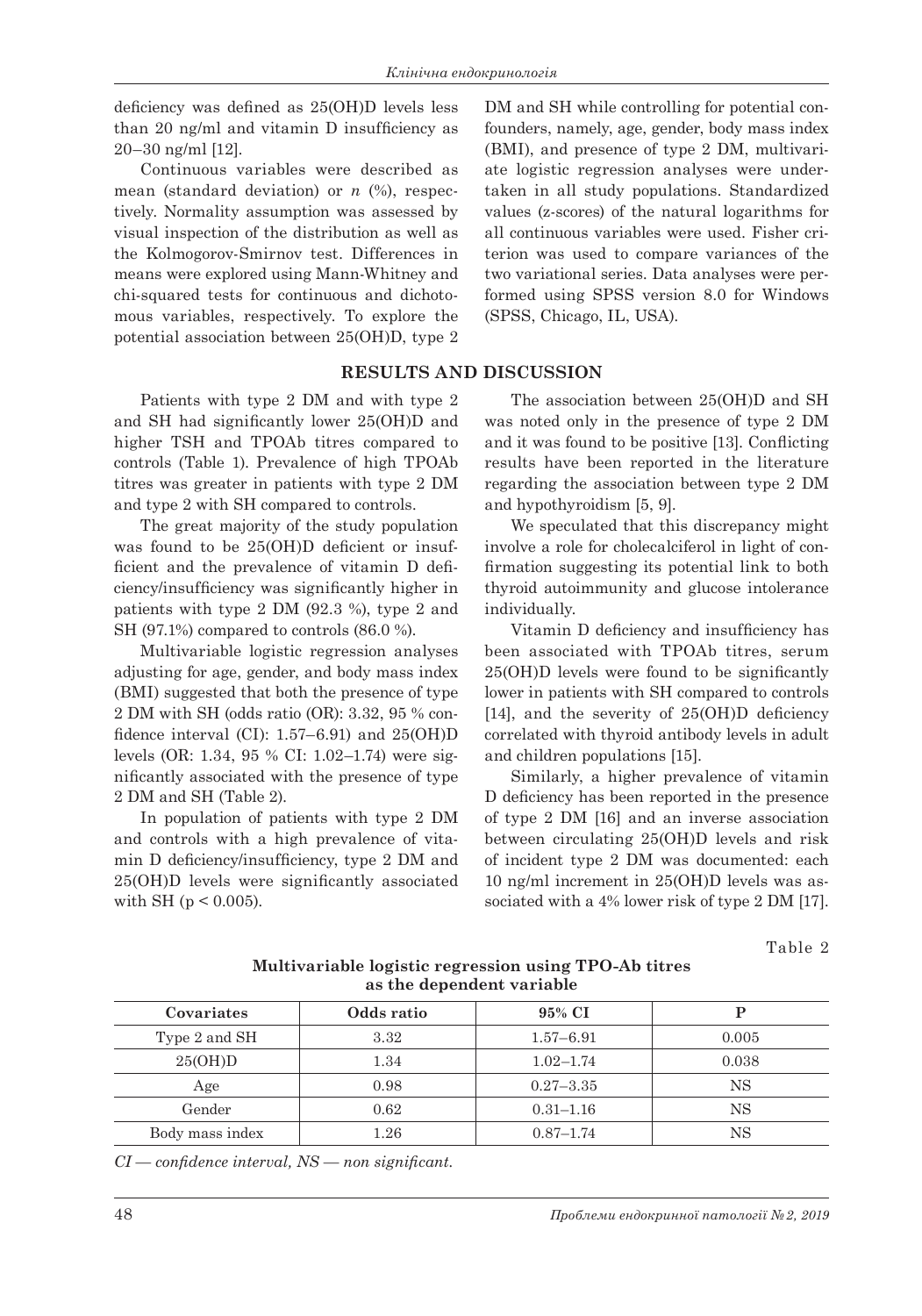Patients with type 2 DM without SH have statistically significant higher percentage of TPOAb titres compared to controls (Table 1). All groups have a high prevalence of vitamin D deficiency/insufficiency and the difference between them is statistically significant. Vitamin D is one among many factors that could potentially modify thyroid autoimmunity. This finding should be imputed to the confusing effect of age, body mass index and gender, clearly, all variables used in the multivariable regression analysis. For this reason we took on a regression analysis, adapting for potential confounders.

In our model of regression analysis, both cholecalciferol levels and type 2 DM were included as covariates. The degree of correlation between type 2 DM and 25(OH)D levels in our sample was high as to undermine the analysis.

The study results should not be extrapolated to different persons with different baseline characteristics. Our sample demonstrated significant prevalence of vitamin D deficiency/insufficiency and a higher prevalence of TPOAb in patients with type 2 DM and SH compared to controls.

Preclinical studies of vitamin D action on insulin secretion, insulin action, inflammatory

Patients with type 2 DM and with type 2 and SH had significantly lower 25(OH)D and higher TSH and TPOAb titres compared to controls.

The prevalence of vitamin D deficiency/insufficiency was significantly higher in patients with type 2 DM (92.3 %), type 2 and SH (97.1 %) compared to controls (86.0 %).

processes, and immune regulation, along with evidence of an increase of hypovitaminosis D worldwide, have prompted several epidemiological, observational, and supplementation clinical studies investigating a potential biological interaction between hypovitaminosis D and DM [18, 19].

The potential confounding effect of seasonal variation in serum 25(OH)D levels is expected to be minimal, since the collection of blood samples was performed during the same season (summer).

Our data and those of others pointing to the involvement of vitamin D in the pathogenesis of SH argue for screening for vitamin D levels in patients with hypothyroidism. Moreover, as treatment with vitamin D is inexpensive and carries minimal side effects, vitamin D supplements may be recommended for type 2 DM and SH patients. Further research is needed to evaluate the beneficial effects of such treatment as well as the optimal doses, including a highdose regimen of vitamin D recently found to be effective and safe, and to increase compliance in these patients.

### **CONCLUSIONS**

Multivariable logistic regression analyses adjusting for age, gender, and body mass index suggested that both the presence of type 2 DM with SH and  $25(OH)D$  levels were significantly associated with the presence of type 2 DM and SH.

#### **REFERENCES**

- 1. Cutoto M, Pizzorni C, Sulli A. *Autoimmun Rev* 2011; 11 (2): 84-87. doi: 10.1016/j.autrev.2011.08.003.
- 2. Xuan Y, Zhao HY, Liu JM. *J Diabetes* 2013;5(3): 261- 267. doi: 10.1111/1753-0407.12024.
- 3. Diez JJ, Iglesias P. *Diabetic Med* 2012; 29 (12): 1510- 1514. doi: 10.1111/j.1464-5491.2012.03687.x.
- 4. Gronich N, Deftereos SN, Lavi I, et al. *Diabetes Care* 2015; 38 (9): 1657-1664. doi: 10.2337/dc14-2515.
- 5. Duntas LH, Orgiazzi J, Brabant G. *Clin Endocrinol* 2011; 75 (1): 1-9. doi: 10.1111/j.1365-2265.2011.04029.x.
- 6. Mandarino NR, Junior F, Salgado JV, et al. *Open Cardiovasc Med J* 2015;9: 40-49. doi: 10.2174/1874192401509010040.
- 7. Alam U, Arul-Devah V, Javed S, Malik RA. *Diabetes Ther* 2016;7(1): 11-26. doi: 10.1007/s13300-016-0159-x.
- 8. Zoppini G, Galletti A, Targher G, et al. *BMJ Open Diabetes Res Care* 2015; 3 (1): e000058. doi: 10.1136/ bmjdrc-2014-000058.
- 9. Takiishi T, Gysemans C, Bouillon R, Mathieu C. *Endocrinol Metab Clin North Am* 2010; 39 (2): 419-446. doi: 10.1016/j.ecl.2010.02.013.
- 10. Kivity S, Agmon-Levin N, Zisappl M, et al. *Cell Mol Immunol* 2011; 8 (3): 243-247. doi: 10.1038/cmi.2010.73.
- 11. Garber JR, Cobin RH, Gharib H, et al. *Endocr Pract* 2012; 11: 1-207. doi: 10.1089/thy.2012.0205.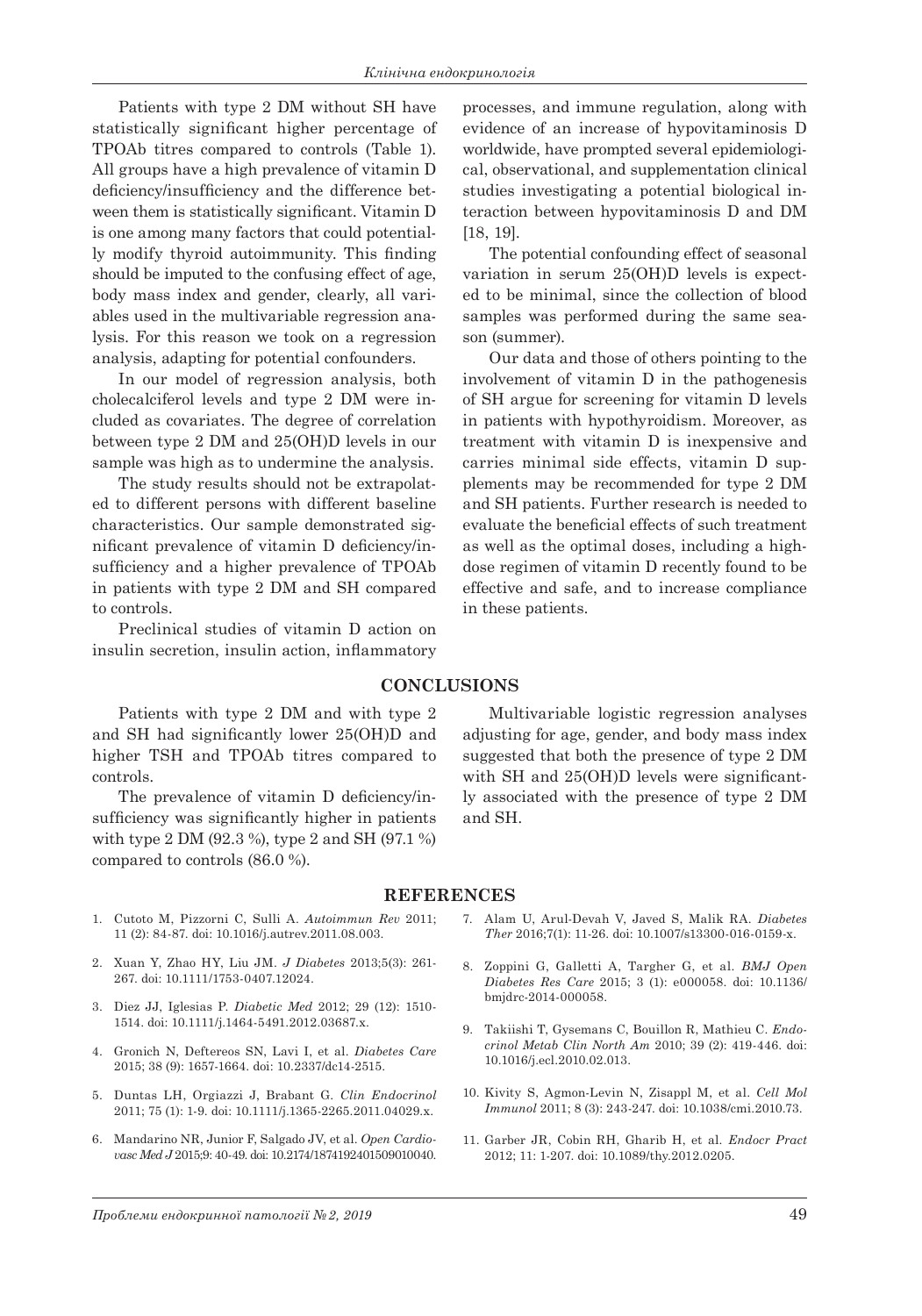- 12. Pludowski P, Grant WB, Bhattoa HP, et al. *Int J Endocrinol* 2014;2014: 589587. doi: 10.1155/2014/589587.
- 13. Yilmaz H, Cakmak M, Darcin T, et al. *Endocr Regul* 2015;49(2): 84-90.
- 14. Bozkurt NC, Karbek B, Ucan B, et al. *Endocrine Pract* 2013;19(3): 479-484. doi: 10.4158/EP12376.OR.
- 15. Zamurdan OM, Diрer E, Bideci A, et al. *J Pediatr Endocrinol Metab* 2012; 25 (5-6): 467-470. doi: 10.1515/ jpem-2012-0021.
- 16. van Belle TL, Gysemans C, Mathieu C. *Trends Endocrinol Metab* 2013;24(11): 561-568. doi: 10.1016/j.tem. 2013.07.002.
- 17. Song Y, Wang L, Pittas AG, et al. *Diabetes Care* 2013; 36 (5): 1422-1428. doi: 10.2337/dc12-0962.
- 18. von Restorff C, Bischoff-Ferrari HA, Theiler R. *Bone* 2009; 45: 747-749.
- 19. Grammatiki M, Karras S, Kotsa K. *Hormones (Athens)* 2018. doi: 10.1007/s42000-018-0063-z.

#### T YPE 2 DIABETES MELLITUS AND SUBCLINICAL HYPOTHYROIDISM: FOCUSING ON THE ROLE OF CHOLECALCIFEROL

V. I. Pankiv<sup>1</sup>, T. Yu. Yuzvenko<sup>1</sup>, I. V. Pankiv<sup>2</sup>

*1 Ukrainian Scientific and Practical Centre of Endocrine Surgery, Kyiv, Ukraine; 2 Bukovinian State Medical University, Chernivtsi, Ukraine endocr@i.ua*

**Background.** Vitamin D deficiency has been associated with both type 2 diabetes mellitus (DM) and thyroid autoimmune disorders. The association of vitamin D with type DM and subclinical hypothyroidism (SH) has not been investigated. **Aim** of the study is to explore the putative association between type 2 DM and SH focusing on the role of 25-hydroxyvitamin D [25(OH)D]. **Materials and methods.** Study population included 65 type 2 DM patients, 35 patients with type 2 DM and SH and 50 healthy controls. To explore the potential association between 25(OH)D and SH while controlling for potential confounders-namely, age, gender, body mass index, and presence of type 2 DM-multivariate logistic regression analyses were undertaken. **Results.** Patients with type 2 DM and with type 2 and SH had significantly lower 25(OH)D and higher TSH and TPOAb titres compared to controls. The prevalence of vitamin D deficiency/insufficiency was significantly higher in patients with type 2 DM (92.3%), type 2 and SH (97.1%) compared to controls (86.0%). Multivariable logistic regression analyses suggested that type 2 DM and 25(OH)D levels were significantly associated with the presence of SH. **Conclusions.** In population of patients with type 2 and SH with a high prevalence of vitamin D deficiency/insufficiency, it was shown that type 2 DM and vitamin D were associated with SH.

K ey wor d s : type 2 diabetes mellitus, subclinical hypothyroidism, vitamin D.

#### ЦУКРОВИЙ ДІАБЕТ 2-ГО ТИПУ І СУБКЛІНІЧНИЙ ГІПОТИРЕОЗ: АКЦЕНТ НА РОЛЬ ХОЛЕКАЛЬЦИФЕРОЛА

**Паньків В. І.1, Юзвенко Т. Ю.1, Паньків І. В.2**

*1 Український науково-практичний центр ендокринної хірургії, трансплантації ендокринних органів і тканин МОЗ України, Київ, Україна; 2 Буковинський державний медичний університет, Чернівці, Україна*

*endocr@i.ua*

**Вступ.** З дефіцитом вітаміну D асоційовані як цукровий діабет (ЦД) 2-го типу, так і аутоімунні захворювання щитоподібної залози. Взаємозв'язок вітаміну D і субклінічного гіпотиреозу (СГ) досі детально не вивчався. **Мета дослідження** – встановити можливий взаємозв'язок між типом ЦД 2-го типу і СГ, акцентуючи увагу на ролі 25-гідроксивітаміну D [25(ОН)D]. **Матеріали і методи.** Під спостереженням перебувало 65 хворих на ЦД 2-го типу, 35 хворих на ЦД 2-го типу із СГ, а також 50 осіб контрольної групи. Багатофакторний регресійний аналіз проведено для дослідження потенційного зв'язку між вмістом 25(ОН)D і СГ, враховуючи вік і стать хворих, індекс маси тіла і наявність ЦД 2-го типу. **Результати.** У хворих на ЦД 2-го типу і СГ встановлено достовірно нижчі рівні 25(ОН)D і достовірно вищі титри антитіл до тиреоїдної пероксидази у порівнянні з контрольною групою і хворими на ЦД без СГ. Частота недостатності і дефіциту вітаміну D була значно вищою у хворих на ЦД 2-го типу (92,3%), ЦД 2-го типу із СГ (97,1%) у порівнянні з контрольною групою (86,0%). Багатофакторний регресивний логістичний аналіз вказує на асоціацію ЦД 2-го типу і вмісту 25(ОН)D з наявністю СГ. **Висновки.** Серед обстежених осіб з ЦД 2-го типу і СГ встановлена висока частота недостатності і дефіциту вітаміну D, що вказує на їх взаємозв'язок із СГ.

К л ю ч о в і с л о в а : цукровий діабет 2-го типу, субклінічний гіпотиреоз, вітамін D.